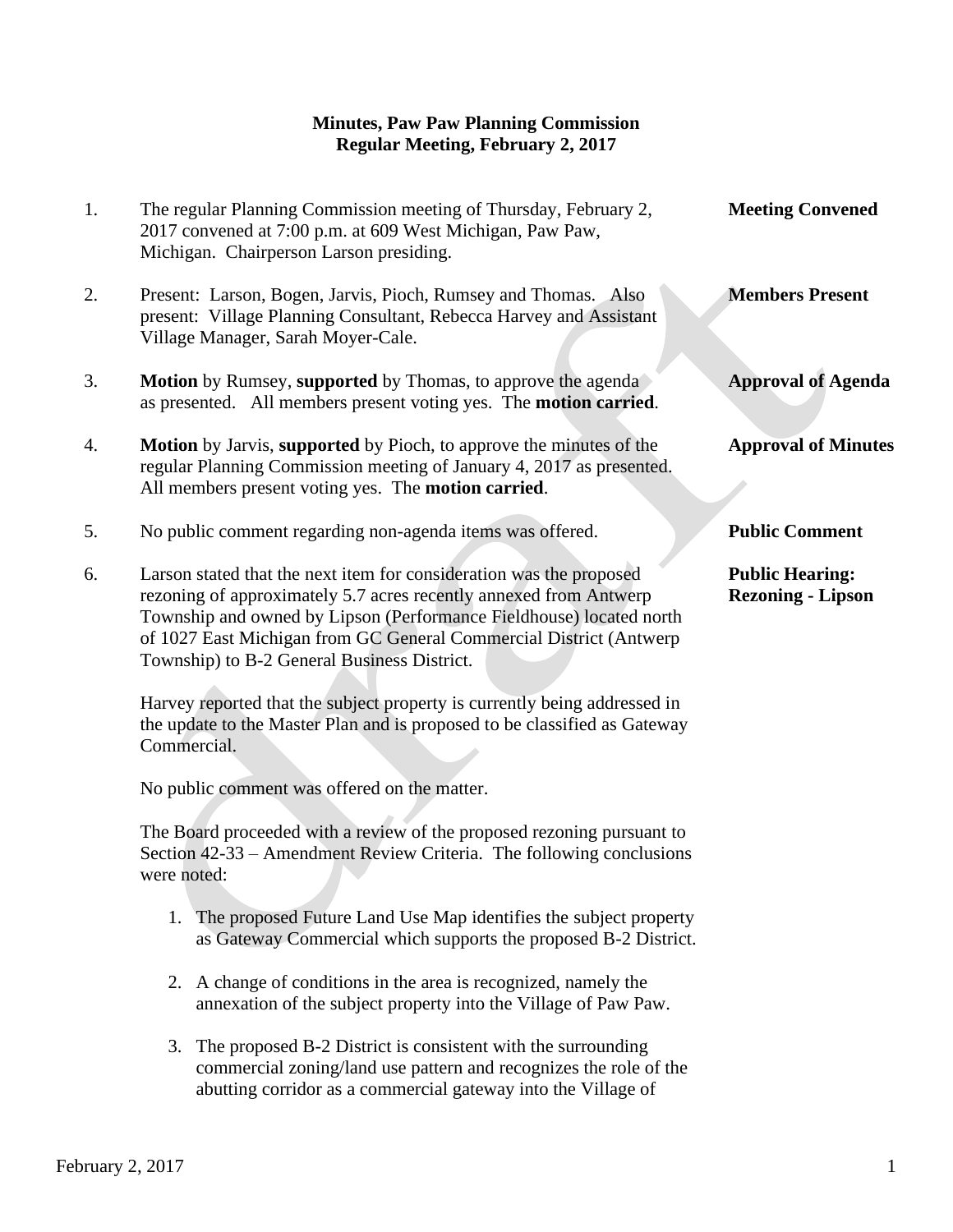Paw Paw.

- 4. The subject property is/has been occupied by nonresidential land use and can be developed in compliance with District standards.
- 5. The proposed B-2 District is consistent with the trends in land development in the area.
- 6. Given the existing use of the subject property, the proposed rezoning will not serve to negatively impact traffic, public facilities or environmental conditions in the area.

 **Motion** by Thomas, **supported** by Rumsey, to recommend Village Council approval of the proposed rezoning of the subject 5.7 acres to B-2 General Business District based upon the conclusion of the rezoning criteria set forth in Section 42-33 – Amendment Review Criteria. All members present voting yes. The **motion carried**.

7. Larson stated that the next item for consideration was the proposed **Public Hearing:** rezoning of approximately 5.8 acres owned/occupied by MDOT located **Rezoning - MDOT** north of 1003/1011 East Michigan to rezoned from R-2 Single Family Residential District (Antwerp Township) to B-2 General Business District, I-1 Light Industrial District, and/or I-2 General Industrial District and

 Harvey reiterated that the subject property is currently being addressed in the update to the Master Plan and is proposed to be classified as Gateway Commercial.

No public comment was offered on the matter.

 The Board proceeded with a review of the proposed rezoning pursuant to Section 42-33 – Amendment Review Criteria. The following conclusions were noted:

- 1. The I-2 District would allow the existing use of the property but the proposed Future Land Use Map identifies the subject property as Gateway Commercial, which supports the proposed B-2 District.
- 2. A change of conditions in the area is recognized, namely the annexation of the subject property into the Village of Paw Paw.
- 3. The proposed B-2 District is consistent with the surrounding commercial zoning/land use pattern and recognizes the role of the abutting corridor as a commercial gateway into the Village of Paw Paw.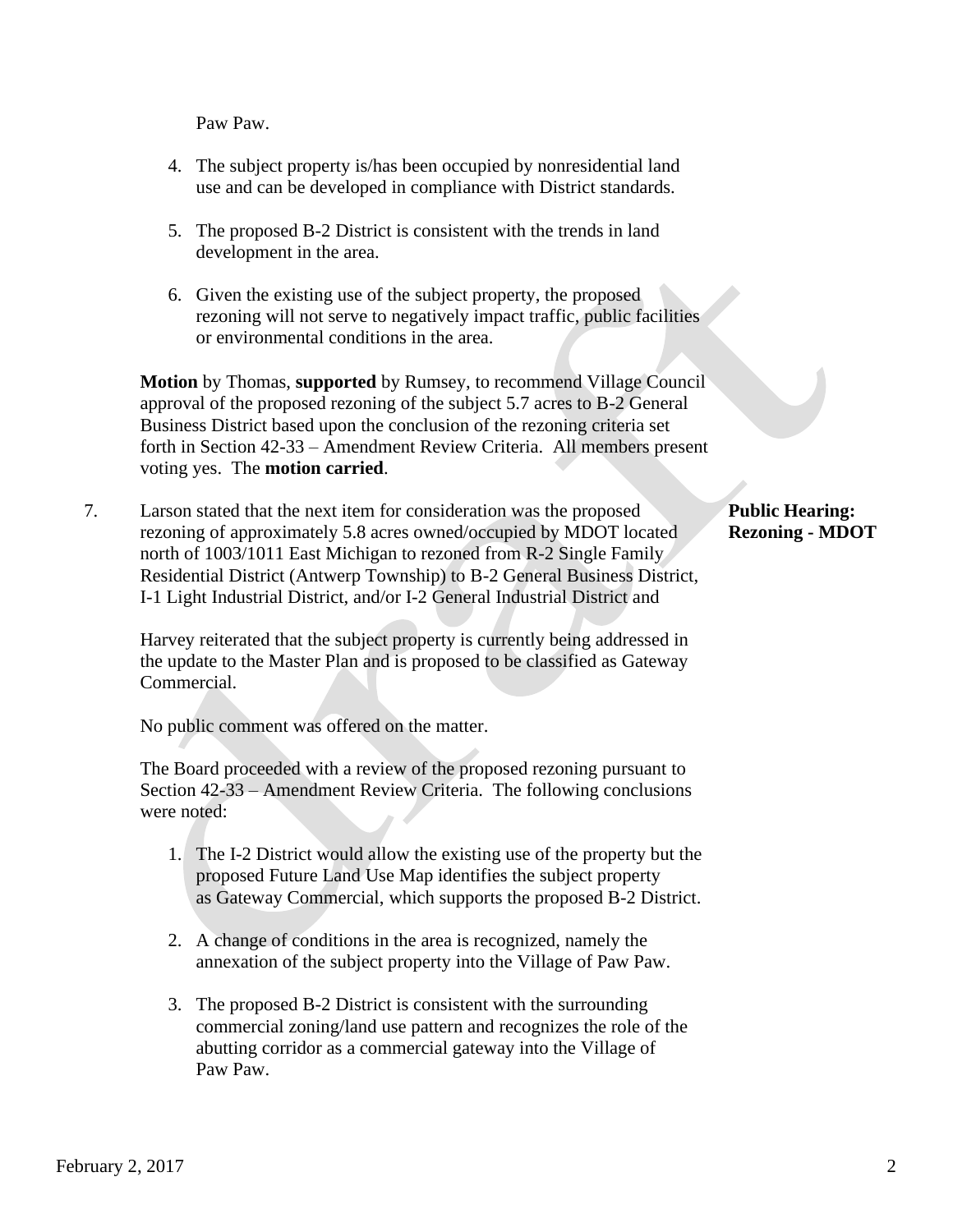- 4. The subject property is/has been occupied by nonresidential land use and can be developed in compliance with District standards.
- 5. The proposed B-2 District is consistent with the trends in land development in the area.
- 6. Given the existing use of the subject property, the proposed rezoning will not serve to negatively impact traffic, public facilities or environmental conditions in the area.

 **Motion** by Thomas, **supported** by Pioch, to recommend Village Council approval of the proposed rezoning of the subject 5.8 acres to B-2 General Business District based upon the conclusion of the rezoning criteria set forth in Section 42-33 – Amendment Review Criteria. All members present voting yes. The **motion carried.**

8. Larson stated that the next item for consideration was the request by **New Business:**  AR Engineering LLC/Midwest V, LLC for Site Plan Review of a **SPR - Dollar** Indoor Recreation Facility. The subject property is located at 1027 East **General** Michigan and is within the B-2 General Business District.

 Andrew Rossell was present on behalf of the application. Rossell provided an overview of the project, referencing a revised site plan package dated January 31, 2017 and highlighting the following elements:

- Sheet 1 illustrates the existing driveway arrangement; Sheet 2 has been revised to propose the elimination of the existing driveway onto Dykeman Street; the consolidation of the two East Michigan driveways into a single driveway; and, an upgrade to the existing Elm Street driveway to facilitate on-site circulation and loading operations.
- Sheet 2 has been revised to show sidewalk connections to the proposed building and additional plantings to meet landscape requirements.
- Public utilities are proposed to serve the site. The utility and storm water proposal has been submitted to the Village DPS for review/approval. (Sheet 3)
- Application for a Soil Erosion & Sedimentation Permit has been filed. (Sheet 4)
- Sheet 5 demonstrates compliance with parking lot and dumpster design requirements.
- Sheet 6 reflects trees added along East Michigan and Elm Street and additional side/rear yard vegetation to meet landscape requirements.
- Building Elevations have been added to allow for discussion of building design requirements.

 Harvey provided an overview of the fencing standards and their application to the subject site. It was determined that vegetation will be used to provide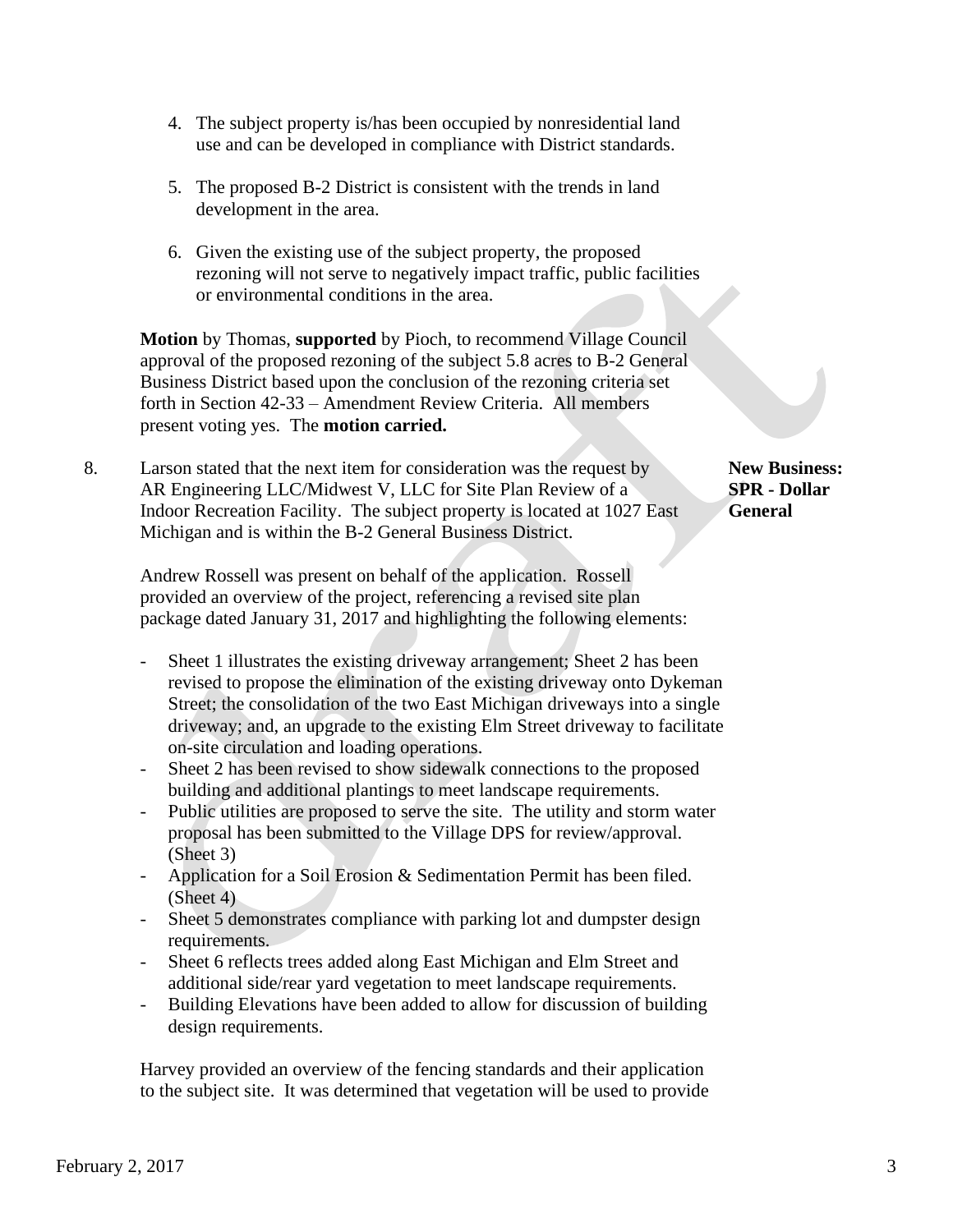a buffer in those areas where fencing is not allowed.

 Lengthy Board discussion ensued regarding the proposed driveway arrangement, with concern noted regarding the proposed number of driveways and the use of Elm Street for nonresidential traffic.

No public comment was offered on the matter.

The Board proceeded with a review of the proposal pursuant to Section 42-366 and 42-367 (4) and noted the following:

- The revised access arrangement reduces the number of proposed driveways and facilitates adequate on-site circulation;
- Sidewalk is required to be extended along the east side of Dykeman Street and along Elm Street;
- Revised building elevations are required to confirm that the building design elements presented at the meeting (header detail and vertical siding elements) comply with Section 42-245;
- A revised landscape plan is required to confirm that the modifications to the fencing proposal, additional plantings, and landscape calculations comply with B-2 requirements.

 **Motion** by Rumsey, **supported** by Bogen, to recommend Village Council approval of the Site Plan for the proposed 9100 sq ft retail building (Dollar General) at 711 East Michigan based upon a finding of compliance with the Site Plan Review Criteria set forth in Section 42-402, and subject to the following conditions:

- 1. Submission of a revised site plan demonstrating compliance with sidewalk and screening/landscape requirements prior to Village Council consideration.
- 2. Submission of building elevations that demonstrate compliance with applicable building design requirements set forth in Section 42-245 prior to Village Council consideration.
- 3. Village Fire Department review/approval.
- 4. Village Department of Public Services review/approval of utility extensions/connections and the proposed method of storm water disposal.
- 5. Proposed signage shall comply with the applicable provisions of Article VI and shall be reviewed/approved through the permit process.